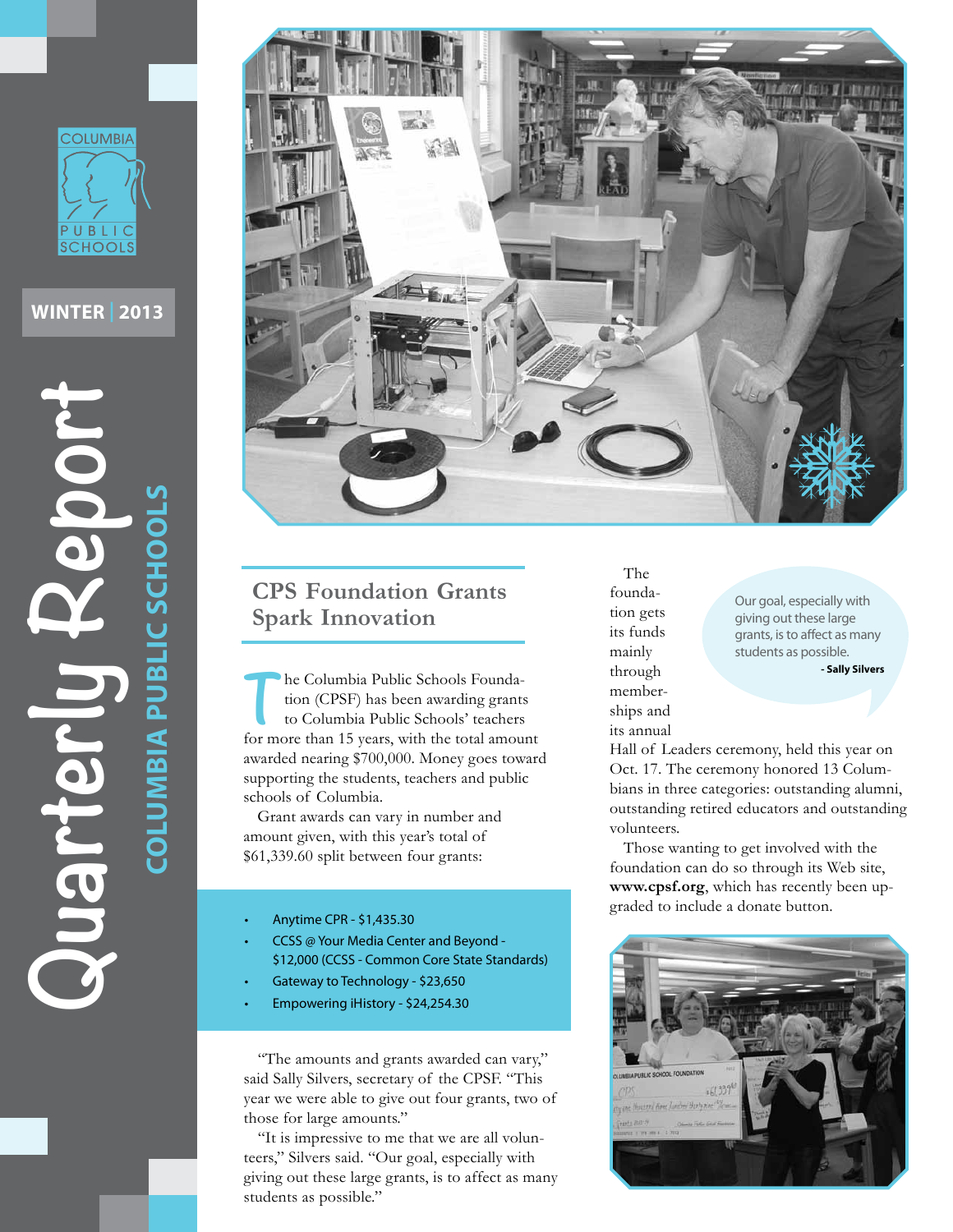## **Hickman biology teacher named outstanding teacher of the year**

**Pam Close**, a biology teacher at Hickman High School, has been named the 2013 Outstanding Biology Teacher for Missouri by the National Association of Biology Teachers. One teacher from each state is selected by the association for this prestigious honor each year. Close will be recognized by the association at its national conference in Atlanta, Georgia, in November.

### **Benton receiveS grant for solar panels**

Benton STEM Elementary School has received a \$5,000 grant from UPS to purchase the first solar panels for the school. Benton is a STEM school focused on science, technology, engineering and math. "We are very pleased to make an even larger impact on environmental education and student learning while having a smaller impact on our environment," said Principal Troy Hogg.

## **Rock Bridge receives grant to enhance personal finance program**

Pathway to Financial Success awarded Rock Bridge High School's business education department a \$6,500 grant to expand its existing personal finance curriculum. The Pathway to Financial Success program helps to bring financial education into classrooms across the country in a fun, exciting, and interactive way and helps children graduate understanding personal finance as well as science, history and math.

## **Oakland receives grant to promote sun protection**

Oakland Middle School was awarded the Sun Shade Grant sponsored by the American Academy of Dermatology. The grant was a 2.5-year project that included modifying the school health curriculum to include sun awareness and protection. Oakland's school nurse, **Courtney Stout**, collaborated with Dr. John DeSpain, who served as the grant's medical advisor and contributor. Students, along with Dr. DeSpain's office staff, filmed a sun awareness campaign video and streamed the message of skin protection through curriculum, health fairs and a posted campaign. The Sun Shade Grant installation is an \$8,000, large, permanent shade structure that will serve as a protective covering from the sun, as well as other elements, for the school and community.

### **Rock Bridge, Hickman cheer squadS PLACE in state**

Congratulations to the Hickman Kewpie and Rock Bridge Bruin Cheer Squads who placed fourth and second, respectively, at the Missouri Cheer Coaches Association State Championship. The Hickman squad is coached by Molly Lyman and Andy Kimmel and Spirit Squad Coordinator Pam Nunnelly. The Rock Bridge squad is coached by Jessica Kendrick.



## **Night of the Stars**

**T**he annual Hall of Leaders: Night of Stars celebration is the Columbia Public Schools Foundation's way of honoring some of the most loved, most successful and most giving individuals who have roamed the halls of Columbia Public Schools. This was the 15th celebration for the CPSF, who honored 13 individuals in the following categories:

- Outstanding Volunteers: Jo Behymer, Rick and Teresa Briedwell and Wally Pfeffer
- Outstanding Retired Educators: Deb Corkery, Marty Hook, Carole Kennedy and Kathryn McLeod
- Outstanding Alumni: Andy Rawlings, Barry Cottle, Steve Jenkins, Ryan Rippel and Tim **Wolfe**



**2013 Outstanding Volunteer Jo Behymer is escorted by her grandson** 



**(left to right) -** Back Row: **Tim Wolfe, Ryan Rippel, Andy Rawlings,** Next Row: **Wally Pfeffer, Marty Hook, Rick Bridewell, Next Row: Deb Corkery, Teresa Bridewell,** Front Row: **Kathryn McLeod, Carole Kennedy, Jo Behymer**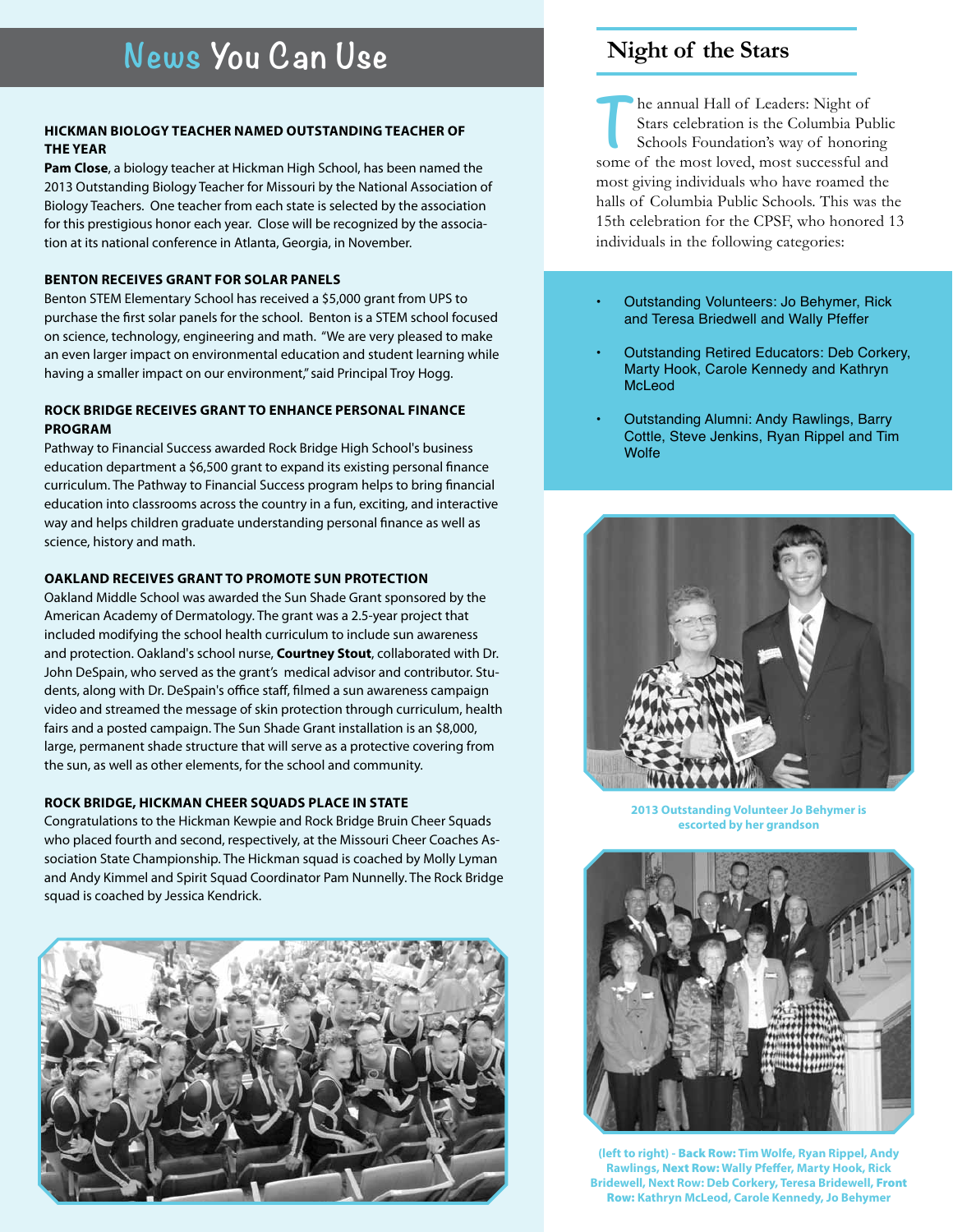## **Asbestos Abatement Efforts**

Columbia Public Schools continues the longterm task of monitoring all asbestos in district buildings. In order to comply with the Asbestos Hazard Emergency Response Act passed in 1978, the district has spent more than \$2 million removing asbestos-containing materials. Surveillance occurs every six months or less; a complete inspection happens every three years.

Copies of the asbestos management plans can be reviewed at the Aslin Administration Building, 1818 West Worley Street, during regular office hours. Copies of each school's building plans are also available for review at each school.

# **CPS -TV Online**

You can now view all sorts of Columbia Public Schools' cable-access videos, like special events and school board meetings, right at your computer. Stream CPS-TV from the Columbia Public Schools Web site at live and on demand at **www.cpstv.columbia.k12.mo.us**.

## **What to Do When it Snows**

School will be cancelled only after roads are tested. Should cancellation or altered routes be necessary, efforts will be made to notify radio and TV stations by 6 a.m. Information will also be sent via Parentlink, posted on the district Web site and on CPS-TV. Parents may make the final decision regarding a child's attendance. If the parent views the weather too severe or road conditions too dangerous, absences will be excused.

Difficulty in contacting parents usually prevents early dismissals, but under appropriate circumstances the district may dismiss early. On inclement weather days, please continue listening to local radio and TV stations for news of early dismissal. Altered bus routes for district buses will be run at times when inclement weather makes some roads too hazardous for safe travel. School bus snow routes are available through schools as well as school and school district Web sites.

# **Stay Informed**

- Check the school district Web site: **www.columbia.k12.mo.us**
- Tune in to CPS-TV on Mediacom 81, Century-Link 97 and Charter 985 or view the live and on-demand streaming on the CPS-TV Web site at **www.cpstv.columbia.k12.mo.us**
- Download the CPS mobile app on iTunes or GooglePlay



# **Blues in the Schools Continues to Thrive**



**Blues in the Schools is a program that has been in place for several years in**<br> **Columbia**'s students. This year the program saw a significant boost as the Roots N<br> **Blues N BBO Foundation wes created and behead to expond** Columbia Public Schools, bringing the blues music and history to Colum-Blues N BBQ Foundation was created and helped to expand the program.

"In February, we established the Roots N Blues N BBQ Foundation," said Betsy Farris, president of Thumper Entertainment. "We held fundraisers, like with local breweries Flat Branch and Broadway Brewery who brewed a special blues beer and donated all proceeds to the Blues in the Schools program. Shelter Insurance came on board and sponsored West Middle School (Shelter and West are Partners In Education), marking the first time we have a middle school participating. And we're also going to Douglass High School, which will be the first high school visit in the program."

While performing at an assembly for Lee Expressive Arts Elementary School, blues musician and educator T.J. Wheeler performed a song he wrote with the students at Grant Elementary School to commemorate the 50th anniversary of Martin Luther King's "I Have A Dream" speech and the civil rights march on Washington, D.C.

The program has really taken off. It is exciting to see the growth of the program, and we hope to bring T.J. back ... **- Betsy Farris**

"The blues are an African-American art form," Wheeler told the students. "We need to honor the source, as African-American contributions have too often been discredited or stolen."

"Every year it has grown," Wheeler said of the Blues in the Schools program. "About nine years ago, I heard from Joyce Harkins with the Missouri Blues Association and we did a few things, but then Grant got on board and its wonderful music teacher Pam Sisson. I did a week-long program there at first and slowly more schools joined. This year, I'll be here five weeks by the time I'm all done."

"The program has really taken off," Farris said. "It is exciting to see the growth of the program, and we hope to bring T.J. back in February and have a big fundraiser in February or March."

At the Roots N Blues N BBQ Festival, Wheeler and the students played a threehour set, rotating between the students and schools he had visited this year. There was a special stage created for the show for Wheeler and the students at the Stephens Park amphitheater. Wheeler also performed on a main stage at the festival.

Farris urges people to visit the program's Web site, **www.rootsnblues.bbq. com** and click on "foundation" to find out more about the foundation and get involved.

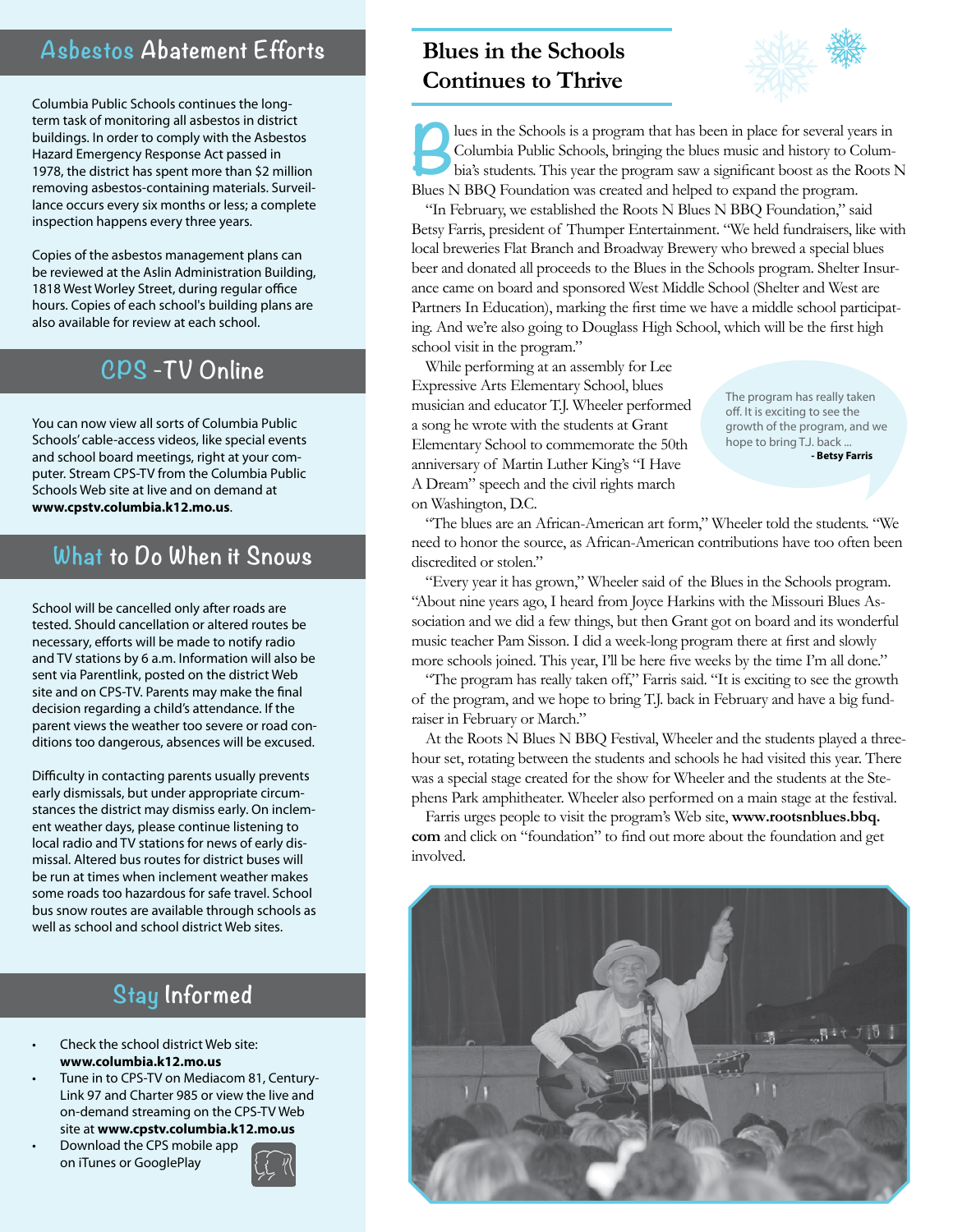# **Bond Update**

The 2010 and 2012 voter-approved bonds continue to fund improvements across Columbia Public Schools astwo new elementary schools are moving along at various stages and the district's transportation facility undergoes a complete overhaul.

The new elementary school to be located adjacent to Battle High School had its groundbreaking in October, and construction is underway on the \$17,753,861 million project. The school, which will be named through a board-appointed committee, will be complete in March of 2015 and will be home to 450 students.

The second new elementary school is to be placed in southwest Columbia. Planning is underway for the school, which is set to open in 2016.

Obvious to anyone traveling on Providence Road by the school, Hickman High School has a number of projects underway.Work on a combination softball/baseball field has been going on for some time and is on pace for a spring opening.Work also continues on a wrestling room/concession area as well as its tennis courts and parking lot. The \$4 million project is due to be completed in the spring.

Work on the district's transportation site, located off Clark Lane, has also begun. The location will undergo a complete facelift, largely due to out-of-compliance issues with storm water and the Department of Natural Resources. The project will cost \$3 million.



"It will be a complete redo of the entire site,"said Nick Boren, the district's deputy superintendent."We found a site off of Rangeline to relocate all 200 buses, but we will keep the mechanics bay open at Clark Lane."

The district is also meeting with teachers from West Boulevard and Shepard Boulevard elementary schools as design work is underway on additions that will eliminate trailers at those schools.

**(Story continued on alternate side)**

## **Rock Bridge Elementary Students to Connect with Astronauts in Space**

It began with an e-mail from NASA," said Loretta Schouten, tudents from Rock Bridge Elementary School will have a rare opportunity to directly link up and talk with astronauts on the International Space Station in March. Rock Bridge's PTA president. "We had to write a proposal outlining how we would incorporate STEM (science, technology, engineering and mathematics) curriculum. In June, we heard we were one of 15 to 18 nationwide, but one of only three who will have direct contact."

We are excited about this and the activities we have planned leading up to it as well. **- Loretta Schouten**

That direct contact comes largely due to the help of the Central Missouri Radio Associate (CMRA), a group of ham radio operators. There are two ways to make contact. The first involves calling

NASA to reach the space station. The second avenue is via a ham radio contact. Rock Bridge will utilize the CMRA to create that ham radio contact.

"The ham guys will provide equipment and certified operators to make it happen," Schouten said.

"There are over 300 hams in Columbia," said Don Moore from the CMRA. "We are communications specialists. That is



what we do, and we are here to be a resource for you."

Caitlin Nichols, second grade teacher at Rock Bridge, spoke about the STEM-based curriculum she was already working on, including the idea to "instill in the students that anything is really possible."

As of now, the school has a window of the week of March 3 to make contact with the space station. In six to eight weeks they will hear from NASA with a more specific day and time for the contact.

"We are excited about this and the activities we have planned leading up to it as well," Schouten said. "We are going to try and launch a weather balloon and maybe launch a rocket. The ham guys are going to come and connect us with places worldwide. It is very exciting."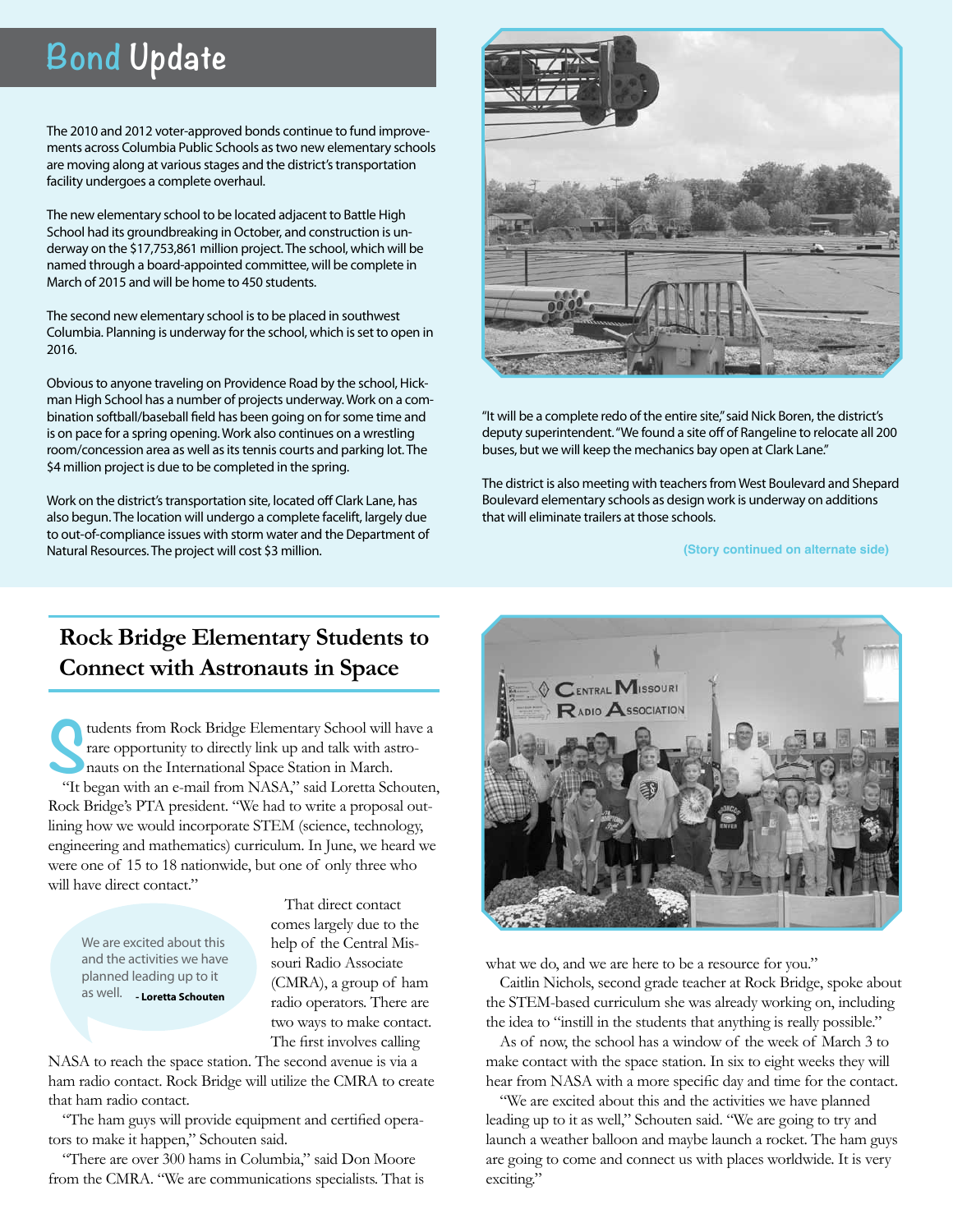

## **The CPS Planetarium Gets New Life**

**A** fter nearly 40 years<br>spent educating Co-<br>lumbia Public Schospent educating Columbia Public Schools' students, the CPS Planetarium recently underwent major renovations to increase its capacity to reach students. A grant from the Stafford

We have really been brought back to life by the community support.

**- Melanie Knocke**

Family Trust for \$28,000 was a key contribution allowing the upgrade of the planetarium's chairs. The previous seats, of which there were a total of 65, had nearly no neck or back support left. Thanks to the grant funds 85 new seats were purchased, to increase the comfort of watching the shows as well as allowing for 20 more students to view a showing – something that will save the district money over time.

"With the increased number of seats, we will be able to cut down on the number of field trips schools have to take, as more students can fit into one show," said Melanie Knocke, planetarium director. "That means fewer buses to transport the students as well. We just did the first wave of scheduling for the elementary schools and I have already seen a benefit from the increased capacity."

The planetarium had about 11,000 students visit last year, the highest in Knocke's four years in charge, and she anticipates even more this year due to the new capacity.

In addition to the new seats, the planetarium raised funds for new carpeting. This was done largely through public openings and the donations received from those shows. The planetarium will continue to be open to the public the second Saturday of the month for the time being.

New shows are also a priority for the planetarium, and funds raised through public shows this year as well as some left over from last year will go toward that purpose. The Columbia Public Schools Foundation provided a grant allowing the planetarium to buy new shows, which range between \$3,000 and \$10,000 apiece.

Knocke hopes the public will check out the planetarium Web site, **www.cpsplanetarium.org**, to see what the facility has to offer, including future shows that combine with the University of Missouri's geologists, seismologists, paleontologists and anthropologists.

"Our main goal is to educate kids," Knocke said. "We have shows that cover kindergarten through fifth grade as well as a couple for high school. We are looking for shows that will work with the teachers' curriculum. We have really been brought back to life by the community support and we hope to increase the opportunities for the public to come and see what we can do."